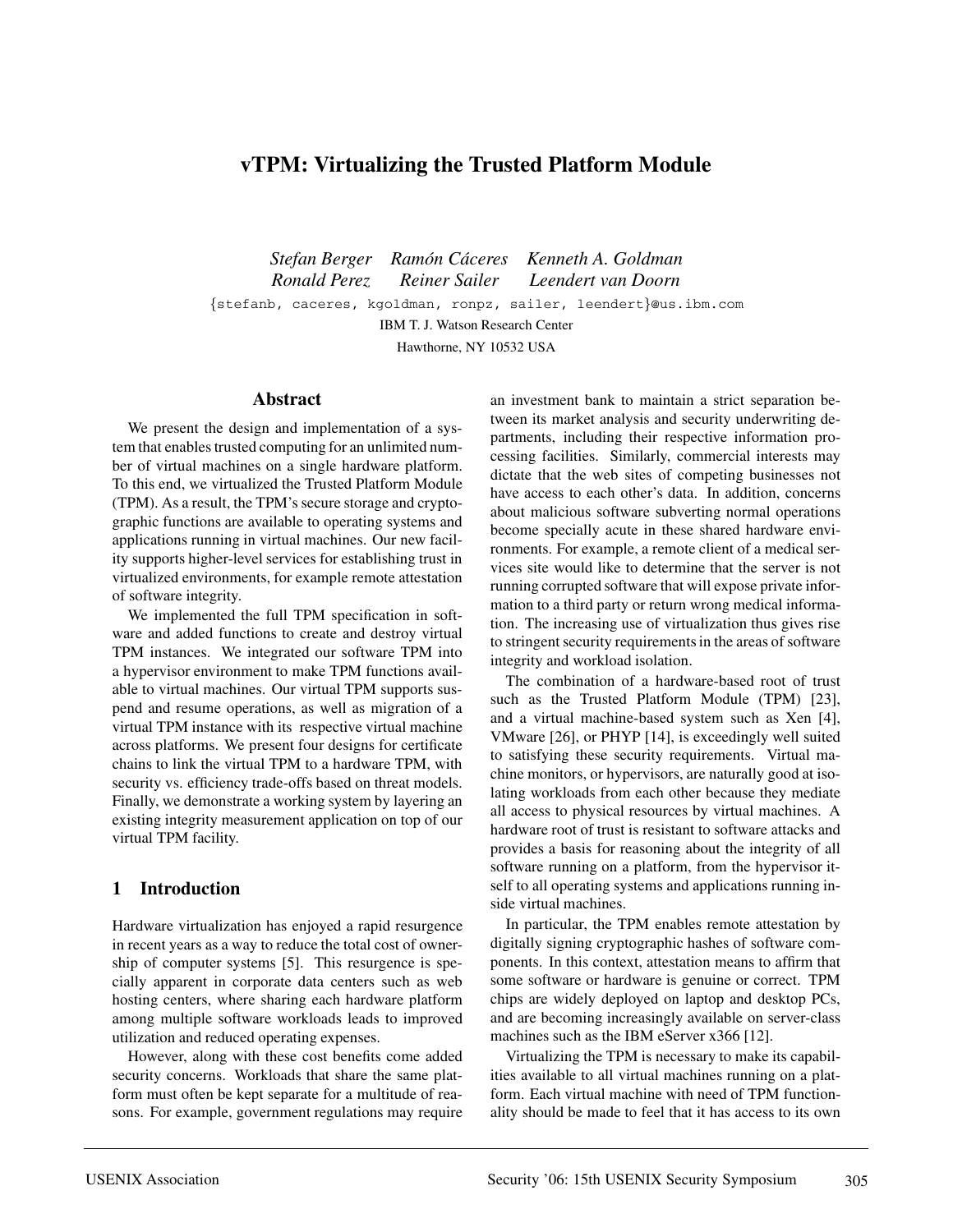private TPM, even though there may be many more virtual machines than physical TPMs on the system (typically there is a single hardware TPM per platform). It is thus necessary to create multiple virtual TPM instances, each of which faithfully emulates the functions of a hardware TPM.

However, virtualizing the TPM presents difficult challenges because of the need to preserve its security properties. The difficulty lies not in providing the low-level TPM command set, but in properly supporting higherlevel security concepts such as trust establishment. In particular, it is necessary to extend the chain of trust from the physical TPM to each virtual TPM via careful management of signing keys and certificates. As a result, some application and operating system software that relies on TPM functionality needs to be made aware of semantic differences between virtual and physical TPMs, so that certificate chains can be correctly built and evaluated, and trust chains correctly established and followed.

An additional challenge is the need to support migration of a virtual TPM instance between hardware platforms when its associated virtual machine migrates. The ability to suspend, migrate, and resume virtual machines is an important benefit of hardware virtualization. For the virtual TPM, migration requires protecting the secrecy and integrity of data stored in a virtual TPM instance during the transfer between platforms, and re-establishing the chain of trust on the new platform.

This paper presents the design and implementation of a virtual TPM (vTPM) facility. This work makes the following contributions:

- It identifies the requirements for a vTPM, including those related to migration between hardware platforms.
- It introduces a vTPM architecture that meets these requirements, including extensions to the standard TPM command set and a protocol for secure vTPM migration.
- It describes our implementation of this vTPM architecture on Xen, including support for remote integrity attestation of the complete system: boot loader, hypervisor, vTPM subsystem, operating systems, and applications.
- It discusses four alternative schemes for certifying a vTPM's security credentials, including the tradeoffs involved in choosing between them.
- It demonstrates that our vTPM facility works by running an existing TPM application inside Xen virtual machines.

This work can also serve as a template for how to virtualize other security-related devices such as secure

co-processors. Virtualizing such devices presents similar challenges to those outlined above for TPMs.

The rest of this paper is organized as follows. Section 2 introduces background concepts useful for understanding the ensuing material. Section 3 presents the requirements on a virtual TPM facility. Sections 4, 5, and 6 respectively describe the design, the implementation, and a sample application of our vTPM facility. Section 7 discusses open issues, Section 8 covers related work, and Section 9 concludes the paper.

## **2 Background**

In this section we give some background on the two technologies that are basic to understanding this paper: the Trusted Platform Module (TPM) and the Virtual Machine Monitor (VMM).

## **2.1 The Trusted Platform Module**

The TPM is a security specification defined by the Trusted Computing Group [23]. Its implementation is available as a chip that is physically attached to a platform's motherboard and controlled by software running on the system using well-defined commands [11]. It provides cryptographic operations such as asymmetric key generation, decryption, encryption, signing and migration of keys between TPMs, as well as random number generation and hashing. It also provides secure storage for small amounts of information such as cryptographic keys. Because the TPM is implemented in hardware and presents a carefully designed interface, it is resistant to software attacks [3].

Of particular interest is the Platform Configuration Register (PCR) *extension* operation. PCRs are initialized at power up and can only be modified by reset or extension. The PCR extension function cryptographically updates a PCR using the following function:

 $Extend(PCR_N, value) = SHA1(PCR_N || value)$ 

The cryptographic properties of the extension operation state that it is infeasible to reach a certain PCR state through two different sequences of values. SHA1 refers to the Secure Hash Algorithm standard [19]. The || operation represents a concatenation of two byte arrays.

PCR extensions are used during the platform boot process and start within early-executed code in the Basic Input/Output System (BIOS) that is referred to as the Core Root of Trust for Measurement (CRTM) [24]. Hash values of byte arrays representing code or configuration data are calculated, or *measured*, and PCRs are extended with these values. A final PCR value represents this accumulation of a unique sequence of measurements. Along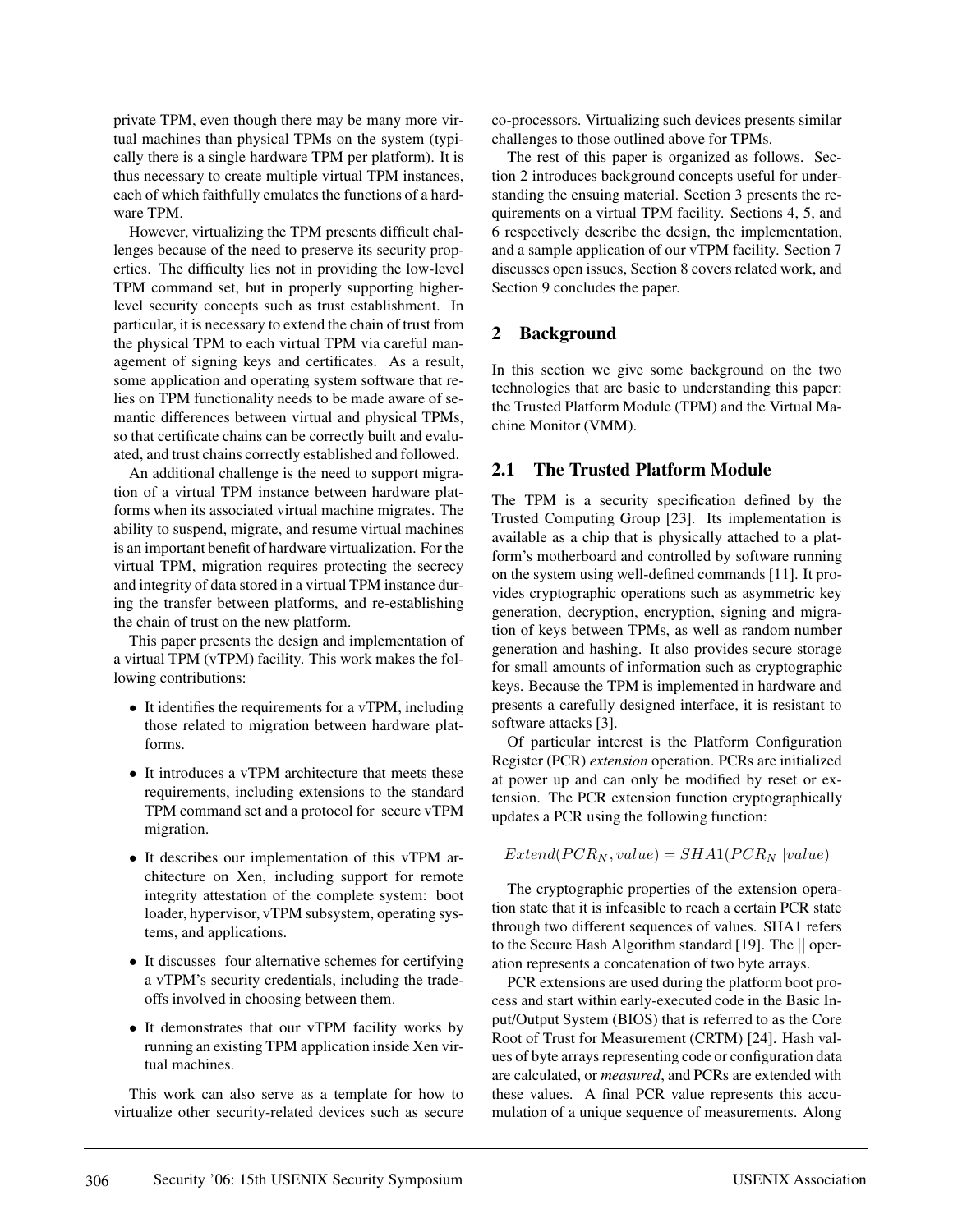with a sequential list of individual measurements and applications' names and information about measured configuration data, PCR values are used to decide whether a system can be trusted. A transitive trust model is implemented that hands off the measuring from the BIOS [24] to the boot loader [18] and finally to the operating system. Procedures have also been developed for operating systems to measure launched applications, scripts and configuration files [21].

Besides the aforementioned cryptographic operations it is possible to *seal* information against the state of the TPM, where its state is represented through a subset of PCRs. Sealed information is encrypted with a public key and can only be decrypted if the selected PCRs are in the exact state that they were at the time of sealing.

There are a number of signing keys associated with a TPM. Each TPM can be identified by a unique built-in key, the Endorsement Key (EK), which stands for the validity of the TPM [10]. The device manufacturer should provide a certificate for the EK. Related to the EK are Attestation Identity Keys (AIKs). An AIK is created by the TPM and linked to the local platform through a certificate for that AIK. This certificate is created and signed by a certificate authority (CA). In particular, a *privacy CA* allows a platform to present different AIKs to different remote parties, so that it is impossible for these parties to determine that the AIKs are coming from the same platform. AIKs are primarily used during quote operations to provide a signature over a subset of PCRs as well as a 160-bit nonce. Quotes are delivered to remote parties to enable them to verify properties of the platform.

### **2.2 Virtual Machine Monitors**

VMMs [8], also known as hypervisors, allow multiple operating systems to simultaneously run on one machine. A VMM is a software layer underneath the operating system that meets two basic requirements:

- It provides a Virtual Machine (VM) abstraction that models and emulates a physical machine.
- It provides isolation between virtual machines.

The basic responsibility of a VMM is to provide CPU time, memory and interrupts to each VM. It needs to set up the page tables and memory management unit of the CPU such that each VM runs in its own isolated sandbox. The hypervisor itself remains in full control over the resources given to a VM. During the boot process of a VMM, often an initial virtual machine is started that serves as a management system for starting further virtual machines.

Depending on the fidelity of the emulation of a physical machine, it may be necessary to make modifications to an operating system for it to run on a VMM. If modifications are required the environment is said to be *paravirtualized*, otherwise the VMM is said to provide a *fully virtualized* environment.

## **3 Requirements**

A virtual TPM should provide TPM services to each virtual machine running on top of a hypervisor. The requirements discussed in this section can be summarized as follows:

- 1. A virtual TPM must provide the same usage model and TPM command set to an operating system running inside a virtual machine as a hardware TPM provides to an operating system running directly on a hardware platform.
- 2. A strong association between a virtual machine and its virtual TPM must be maintained across the life cycle of virtual machines. This includes migration of virtual machines together with their associated virtual TPMs from one physical machine to another.
- 3. A strong association between the virtual TPM and its underlying trusted computing base (TCB) must be maintained.
- 4. A virtual TPM must be clearly distinguishable from a hardware TPM because of the different security properties of the two types of TPM.

As much software as possible that was originally written to interact with a hardware TPM should run unmodified with a virtual TPM. It should remain unaware of the fact that it is communicating with a software implementation of a TPM in a virtual environment. An example of software that should remain unmodified is the TCG Software Stack (TSS) [25] that issues low-level TPM requests and receives low-level TPM responses on behalf of higher-level applications.

The requirement that software be unaware that it is using emulated devices is basic to virtualization and has already been achieved for a wide range of devices found in modern computers. Open-source software such as QEmu [1], as well as proprietary products like VMWare Workstation [26], have been successful in emulating machine environments for personal computers. They provide transparent emulation for timers, interrupt controllers, the PCI bus, and devices on that bus.

However, as a security device the TPM presents new and challenging issues that preclude fully transparent virtualization. One challenge arises because modern virtual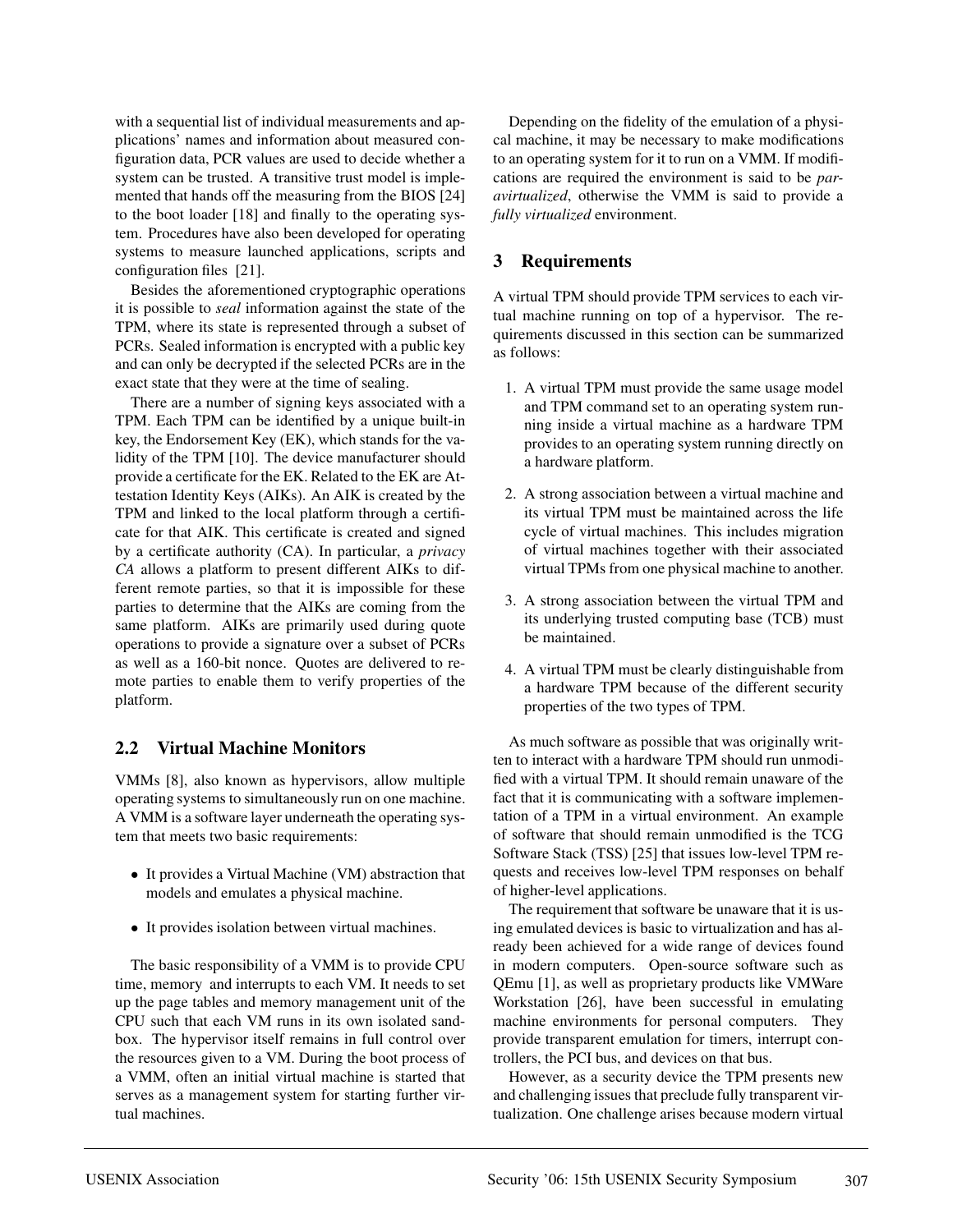machine monitors provide suspend and resume capabilities. This enables a user to freeze the state of an operating system and resume it at a later point, possibly on a different physical machine. A virtual TPM implementation must support the suspension and resumption of TPM state, including its migration to another system platform. During normal operation of the virtual TPM, as well as during and after these more sophisticated lifecycle operations, the association between the virtual TPM and its virtual machine must be securely maintained such that secrets held inside the virtual TPM cannot be accessed by unauthorized parties or other virtual machines.

Another challenge is to maintain the association of a virtual TPM to its underlying trusted computing base. PC manufacturers may issue a certificate for the TPM endorsement key (EK) that states that the TPM hardware is tightly coupled to the motherboard and correctly embedded into the BIOS for management. A challenger, validating a digital signature from such a TPM, can thus determine the correct embedding and operation of the remote TPM chip and establish the environmental security properties of the hardware TPM. In a virtualized environment, each operating system communicates with a virtual TPM that may be running as a user-space process inside its own virtual machine. The association of such a TPM with its underlying software and hardware platform is not only loose but also subject to change, e.g., during migration. Tracking this changing trusted computing base forms one major challenge in virtualizing a hardware TPM. Maintaining the ability of the virtual TPM to attest to its mutable trusted computing base forms another major challenge. It is necessary to enable remote parties that have established trust in the initial environment to also establish trust in the vTPM environment at a later point in time.

For example, the strong binding of TPM credentials to those of the hardware platform is important to challenging parties during remote attestation. The challenger must follow the trust chain from the target platform's hardware TPM through a virtual TPM and into the runtime environment of the associated virtual machine.

Further, since software TPM implementations do not usually offer the same security properties as hardware TPM implementations, the different types of TPMs should be distinguishable for remote parties relying on a TPM's correct functioning. A virtualized TPM's certificates can be used to give an interested party enough information to conclude relevant properties of the complete software, firmware, and hardware environment on which this TPM's correct operation depends. In practice, this can be realized by the certificate issuer embedding special attributes into the certificate, and the interested party validating the certificate and translating these attributes during remote attestation of security properties.

Interestingly, as will become clear during our exposition, a software TPM can be as secure as a hardware TPM .

In summary, virtualizing the TPM is not achieved by merely providing TPM functionality to a virtual machine through device emulation. A virtual TPM must also provide the means for outside parties to establish trust in a larger software environment than is the case with hardware TPMs. It must also enable reestablishment of trust after a virtual machine is migrated to another platform. These requirements for providing virtual TPM functionality will be used as a guideline for the following sections on architecture and implementation, as well as our final discussion.

#### **4 Architecture**

We designed a virtual TPM facility in software that provides TPM functionality to virtual machines. This section first describes the structure of the vTPM and the overall system design. It proceeds with describing our extensions to the TPM 1.2 command set to support virtualization of the TPM. Then it introduces our protocol for virtual TPM migration and concludes with considering security aspects of the vTPM platforms and run-time environments involved in the migration.

Figure 1 illustrates the vTPM building blocks and their relationship. The overall vTPM facility is composed of a vTPM manager and a number of vTPM instances. Each vTPM instance implements the full TCG TPM 1.2 specification [11]. Each virtual machine that needs TPM functionality is assigned its own vTPM instance. The vTPM manager performs functions such as creating vTPM instances and multiplexing requests from virtual machines to their associated vTPM instances.

Virtual machines communicate with the vTPM using a split device-driver model where a client-side driver runs inside each virtual machine that wants to access a virtual TPM instance. The server-side driver runs in the virtual machine hosting the vTPM.

### **4.1 Associating vTPM Instances with their Virtual Machines**

As shown in Figure 1, multiple virtual machines send TPM commands to the virtual TPM facility. A difficulty arises because it cannot be determined from the content of a TPM command from which virtual machine the command originated, and thereby to which virtual TPM instance the command should be delivered. Our solution is for the server-side driver to prepend a 4-byte vTPM instance identifier to each packet carrying a TPM command. This number identifies the vTPM instance to which a virtual machine can send commands. The in-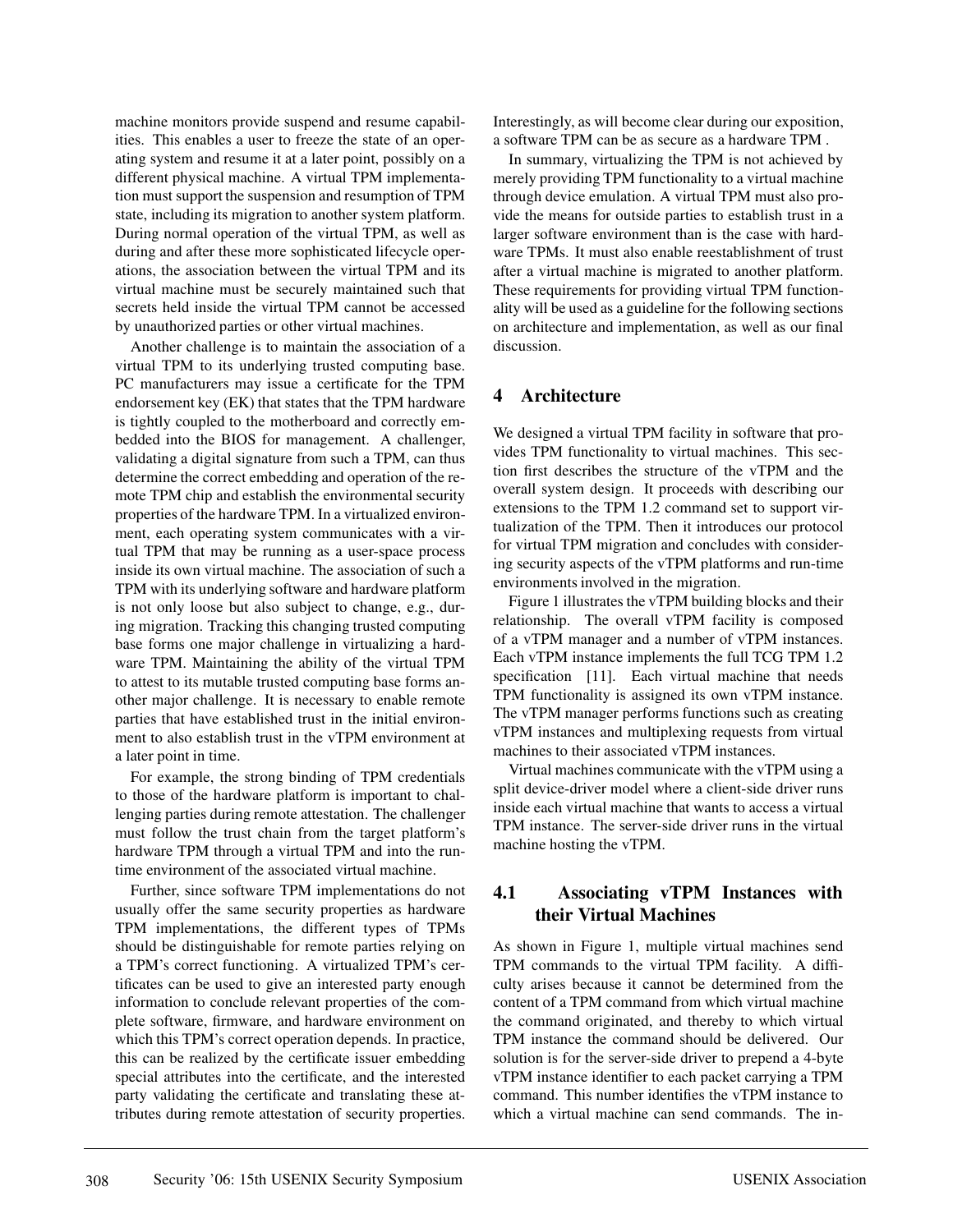

Figure 1: vTPM Architecture

stance number is assigned by the virtual TPM when the vTPM instance is created.

Every VM must associate with a unique vTPM instance. The vTPM instance number is prepended on the server side so that virtual machines cannot forge packets and try to get access to a vTPM instance that is not associated with them. A command's originating virtual machine can be determined from the unique interrupt number raised by each client-side driver.

Since a TPM holds unique persistent state with secret information such as keys, it is necessary that a virtual machine be associated with its virtual TPM instance throughout the lifetime of the virtual machine. To keep this association over time, we maintain a list of virtualmachine-to-virtual-TPM-instance associations.

Figure 1 shows our architecture where TPM functionality for all VMs is provided by a virtual TPM running in the management VM. TPM functionality for this VM is provided by the hardware TPM, and is used in the same way as in a system without a hypervisor where the operating system owns the hardware TPM.

A variation of this architecture is shown in Figure 2 where virtual TPM functionality is provided by an external secure coprocessor card that provides maximum security for sensitive data, such as private keys, through a tamper-responsive environment. Here the first VM is the owner of this hardware and uses one virtual TPM instance for its own purposes. All other instances are reserved for usage by other virtual machines. A proxy process forwards TPM messages between the server-side driver and the external card.



Figure 2: vTPM running inside a Secure Co-processor.

#### **4.2 The Root vTPM Instance**

Our design was driven by the goal of having a virtual TPM implementation that can be run on an external coprocessor card as well as executed as a process running within a virtual machine. We designed the virtual TPM such that the interaction of applications with either implementation would be the same. New commands and APIs that we introduce should work the same for both implementations. Considerations regarding reducing the trusted computing base of the environment hosting the virtual TPM did not directly influence the design, although the intention is to have a virtual machine that is dedicated exclusively to providing virtual TPM functionality.

Further, modern hypervisors support advanced features such as virtual machine hibernation and migration from one physical platform to another. The straightforward approach to supporting such features is to hibernate and migrate a virtual TPM instance along with its associated virtual machine, thus preserving existing measurements and avoiding the complexity of remeasuring running software in a new environment and accounting for the loss of measurements representing software that was loaded but is no longer running. However, the virtual TPM migration process must offer more security guarantees for the virtual TPM instance state than is usually provided for an operating system image that is being transferred. The virtual TPM migration process must guarantee that any vTPM instance state in transit is not subject to modification, duplication, or other compromise.

This set of requirements led us to design a virtual TPM as a TPM capable of spawning new vTPM child instances. Having an always available vTPM *root in-*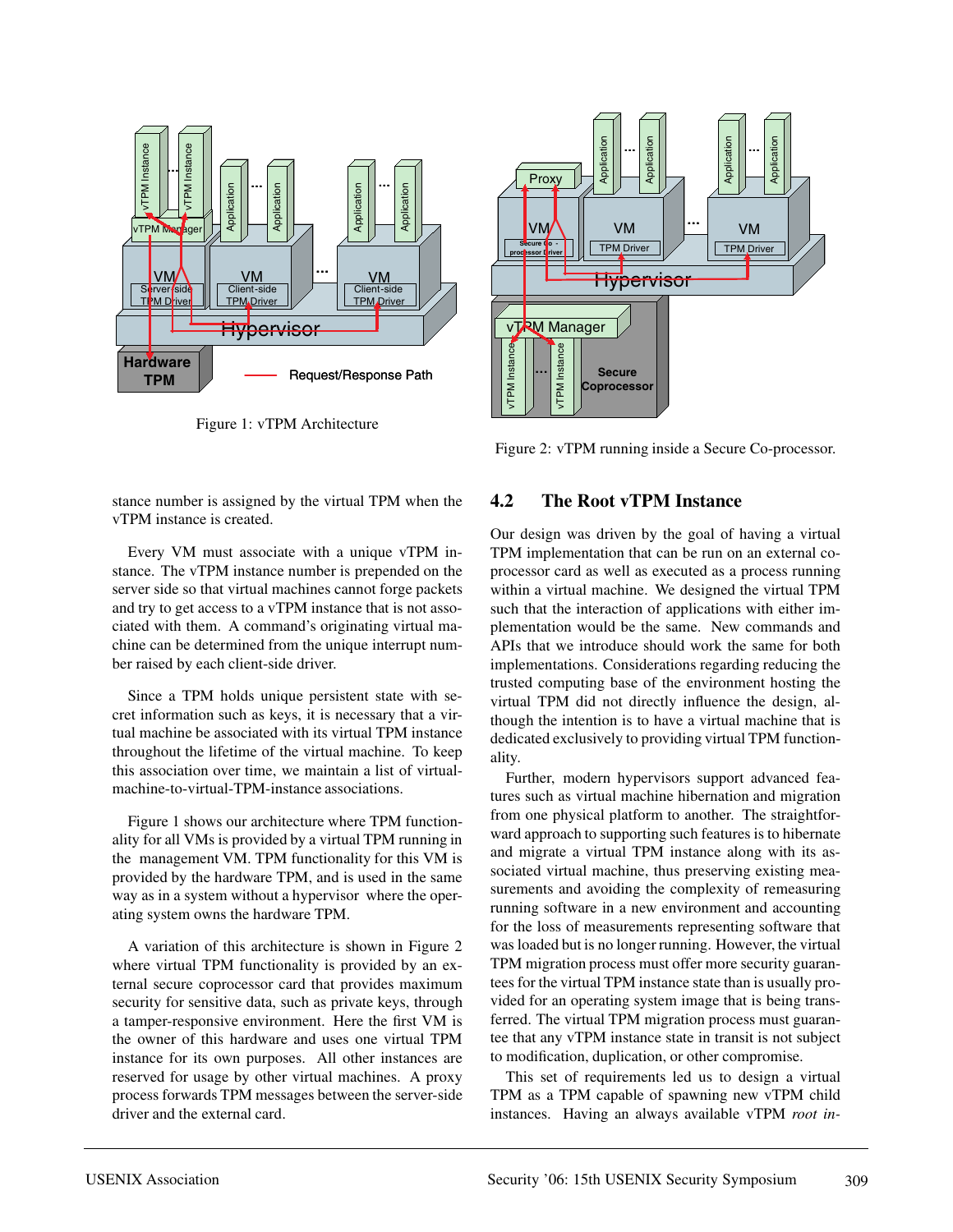*stance* provides an entity that has cryptographic capabilities for generating asymmetric keys, handling encryption and decryption of data, and migration of asymmetric keys between virtual TPMs. The ability to handle keys and encrypt data with them enables us to encrypt the state of a vTPM instance when migrating it. The virtual TPM's ability to migrate keys to another virtual TPM makes it possible to exchange encrypted data between virtual TPMs.

Since the ability to spawn – and generally to manage – new virtual TPM instances is a fairly powerful feature, this capability should only be accessible to the owner of the root instance. The administrator of the initial virtual machine, who has the ability to start new virtual machines, would own this capability. We designed all TPM command extensions to require owner authorization in the same way as some of the existing TPM commands do. In effect, the TPM verifies that such command blocks are authorized with the owner's password.

We introduced the concept of a privileged vTPM instance. A privileged vTPM instance can spawn and manage child vTPM instances. Since being a privileged instance is an inheritable property, an instance may pass this privilege on to its own children. Using this inheritance scheme, we can support building a hierarchy of vTPMs in parallel to a hierarchy of virtual machines where each virtual machine is given the privilege of starting other virtual machines.

### **4.3 Independent Key Hierarchies**

The TPM specification demands that a TPM establish a storage root key (SRK) as the root key for its key hierarchy. Every key that is generated has its private key encrypted by its parent key and thus creates a chain to the SRK. In our virtual TPM we create an *independent key hierarchy* per vTPM instance and therefore unlink every vTPM instance from the key hierarchy of a possible hardware TPM. This has the advantage that key generation is much faster since we do not need to rely on the hardware TPM for this. It also simplifies vTPM instance migration.

Similarly, we generate an endorsement key (EK) per vTPM instance. This enables TPM commands that rely on decrypting information with the private part of the EK to also work after a virtual TPM has migrated.

If the SRK, EK or any other persistent data of virtual TPMs are written into persistent memory, they are encrypted with a symmetric key rooted in the hardware TPM by for example sealing it to the state of the hardware TPM's PCRs during machine boot, or by encrypting it using a password-protected key. We therefore earn the flexibility of managing each virtual TPM's key hierarchy independently. In addition, by using file-level data encryption we mitigate the cost of not directly coupling the key hierarchy of a virtual TPM instance to that of the hardware TPM.

## **4.4 Extended Command Set**

In order to realize our design of a virtual TPM, we extended the existing TPM 1.2 command set with additional commands in the following categories.

- Virtual TPM Management commands **CreateInstance** DeleteInstance
	- SetupInstance
- Virtual TPM Migration commands GetInstanceKey / SetInstanceKey GetInstanceData / SetInstanceData
- Virtual TPM Utility commands

**TransportInstance** 

LockInstance / UnlockInstance

ReportEnvironment

The *Virtual TPM Management commands* manage the life-cycle of vTPM instances and provide functions for their creation and deletion. The *SetupInstance* command prepares a vTPM instance for immediate usage by the corresponding virtual machine and extends PCRs with measurements of the operating system kernel image and other files involved in the boot process. This command is used for virtual machines that boot without the support of a TPM-enabled BIOS and boot loader, which would otherwise initialize the TPM and extend the TPM PCRs with appropriate measurements.

The *Virtual TPM Migration commands* support vTPM instance migration. We implemented a secure virtual TPM instance migration protocol that can securely package the state of a virtual TPM instance and migrate it to a destination platform. Our extended commands enforce that the content of a vTPM instance is protected and that a vTPM instance can only be migrated to one target platform destination, thus preventing duplication of a vTPM instance and ensuring that a virtual TPM is resumed in association with its VM.

One of the *Virtual TPM Utility commands* offers a function for routing a limited subset of TPM commands from a vTPM parent instance to one of its child instances. This command works similar to IP tunneling, where an embedded packet is unwrapped and then routed to its destination. Embedding a command is useful since the association of a virtual machine to a privileged virtual TPM does not allow direct communication with a child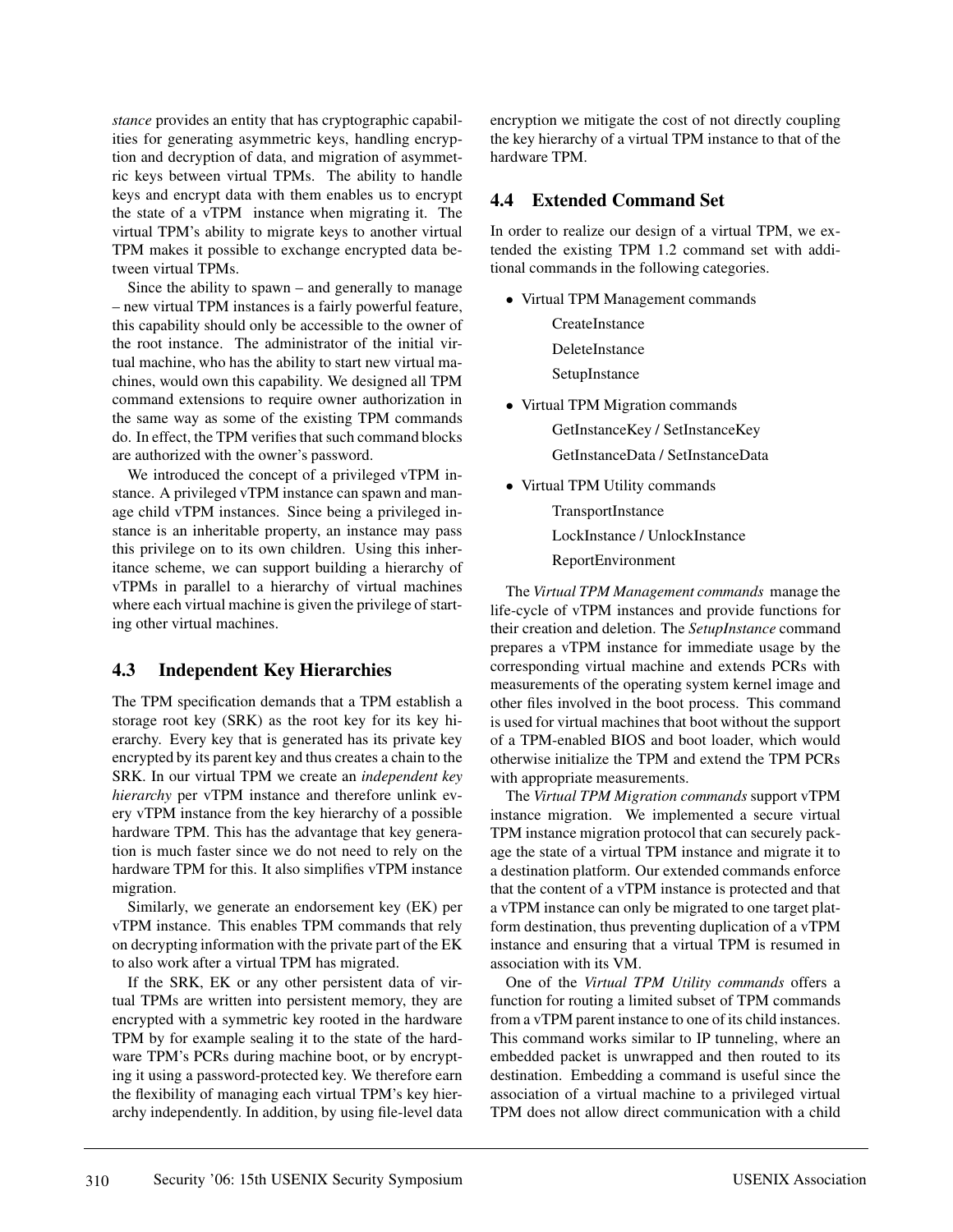vTPM instance. For example, we use this command to create an endorsement key for a virtual TPM after the child instance has been created and before it is used by its associated virtual machine. Other functions in the utility category include locking a vTPM instance to keep its state from being altered while its state is serialized for migration, and unlocking it to make it available for use after migration has completed.

## **4.5 Virtual TPM Migration**

Since vTPM instance migration is one of the most important features that we enabled through the command set extension, we explain how it works in more detail. The virtual TPM migration procedure is depicted in Figure 3.

We enabled vTPM instance migration using asymmetric and symmetric keys to encrypt and package TPM state on the source virtual TPM and decrypt the state on the destination virtual TPM. We based vTPM migration on migrateable TPM storage keys, a procedure that is supported by the existing TPM standard.

The first step in our vTPM instance migration protocol is to create an empty destination vTPM instance for the purpose of migrating state. The destination virtual TPM generates and exports a unique identifier (Nonce). The source vTPM is locked to the same Nonce. All TPM state is exported with the Nonce, and the Nonce is validated before import. This enforces uniqueness of the virtual TPM and prevents TPM state from being migrated to multiple destinations.

The next step involves marshaling the encrypted state of the source vTPM. This step is initiated by sending to the source vTPM a command to create a symmetric key. The key is encrypted with a parent TPM instance storage key. The blobs of state encrypted with a symmetric key are then retrieved from the source vTPM. This includes NVRAM areas, keys, authorization and transport sessions, delegation rows, counters, owner evict keys, and permanent flags and data. While the state is collected, the TPM instance is locked so the state cannot be changed by normal usage. After each piece of state information has been serialized, an internal migration digest is updated with the data's hash and the piece of state information becomes inaccessible. The migration digest is embedded into the last piece of state information and serves for validation on the target side.

To recreate the state of the virtual TPM on the destination platform, the storage key of the vTPM parent instance (used to encrypt the symmetric key used to protect the vTPM instance state) must be migrated to the destination vTPM parent instance. After the decryption of the symmetric key, the migrating vTPM's state is recreated and the migration digest recalculated. To detect possible Denial of Service (DoS) attacks where untrusted software involved in migration alters or omits state, operation of the vTPM instance can only resume if the calculated migration digest matches the transmitted one.

**Support for Live Migration** Modern virtual machine monitors support *live migration* [2] of virtual machines from one platform to another. Live migration tries to shorten downtimes by replicating the running system's image on a destination machine and switching execution to that machine once all pages have been replicated. Live migration can be supported with our virtual TPM migration protocol, but will in the worst case extend the downtime of the migrated system by the time it takes to complete an outstanding TPM operation, transfer the vTPM state, and recreate it on the destination platform.

## **4.6 Linking a vTPM to its TCB**

Both architectures we introduced in Section 4.1 – a vTPM hosted in a virtual machine or in a secure coprocessor – provide TPM functionality to virtual machines. It is therefore possible to enable an integrity measurement facility [13] in each virtual machine and record application measurements in the virtual TPM. However, it is necessary that a challenger can establish trust in an environment which consists of more than the content of the virtual machine. The reason is that each operating system is running inside a virtual machine that is fully controlled by the hypervisor. Furthermore, a virtual TPM can be running as a process inside a VM whose own execution environment must be trusted. Therefore it is necessary that attestation support within the virtualized environment not only allows a challenger to learn about measurements inside the virtual machine, but also about those of the environment that provides virtual TPM functionality. In addition, these measurements must include the hypervisor and the entire boot process.

Our architecture therefore merges the virtual TPMhosting environment with that of the virtual machine by providing two different views of PCR registers. Figure 4 shows these two views. The lower set of PCR registers of a vTPM show the values of the hardware TPM and the upper ones reflect the values specific to that vTPM. This way, a challenger can see all relevant measurements. The providers of the measurements extended into the different PCRs –BIOS, boot loader, and operating system– are denoted beside the PCRs. BIOS measurements include measurements of the boot stages and various hardware platform configurations. The boot loader measures, for example, the hypervisor and its configuration, the virtual machine monitor operating system kernel, initrd, and configuration. Then the VMM takes over and measures the dynamically activated VMM environment, such as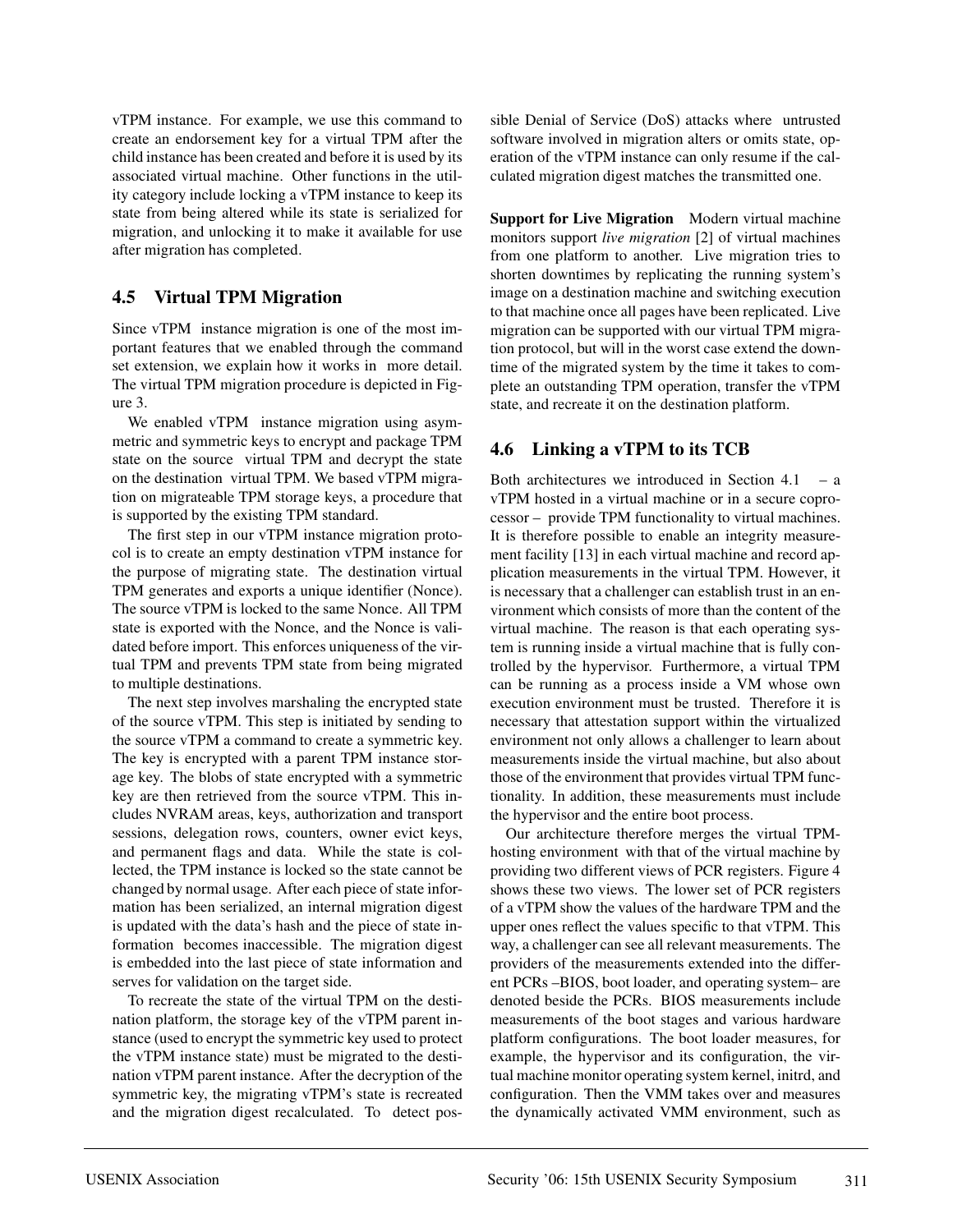

Figure 3: Virtual TPM Migration Protocol

the vTPM manager, and other components on which the correct functioning of the virtual environment and the vTPM depends.

As previously mentioned, the certificate for a virtual TPM instance does not necessarily stand for the same security guarantees as that of a hardware TPM. If a challenger decides that the security guarantees of the virtual TPM are not sufficient he can directly challenge the virtual machine owning the hardware TPM to verify the basic measurements including the one of the virtual TPM. Section 7.2 describes how certificates can be issued to mitigate this problem.

### **5 Implementation**

In this section we present our implementation of virtual TPM support for the Xen hypervisor [27]. We expect that an implementation for other virtualization environments would be similar in the area of virtual TPM management, but will differ in the particular management tools and device-driver structure.

We have implemented the two previously discussed solutions of a virtual TPM. One is a pure software solution targeted to run as a process in user space inside a dedicated virtual machine (Figure 1) and the other runs on IBM's PCI-X Cryptographic Coprocessor (PCIXCC) card [15] (Figure 2).

## **5.1 Implementation for Xen**

Xen is a VMM for paravirtualized operating systems that can also support full virtualization by exploiting emerging hardware support for virtualization. In Xen-speak, each virtual machine is referred to as a *domain*. *Domain-0* is the first instance of an OS that is started during system boot. In Xen version 3.0, domain-0 owns and controls all hardware attached to the system. All other domains are *user domains* that receive access to the hardware using *frontend device drivers* that connect to *backend device drivers* in domain-0. Domain-0 effectively proxies access to hardware such as network cards or hard drive partitions.

We have implemented the following components for virtual TPM support under the Xen hypervisor:

- Split device-driver pair for connecting domains to a virtual TPM
- Scripts to help connect virtual machines to virtual TPM instances
- Virtual TPM management tools
- Virtual TPM-specific extensions to Xen's management tools (e.g., xend, xm)
- Full TPM 1.2 implementation extended with our virtual TPM command set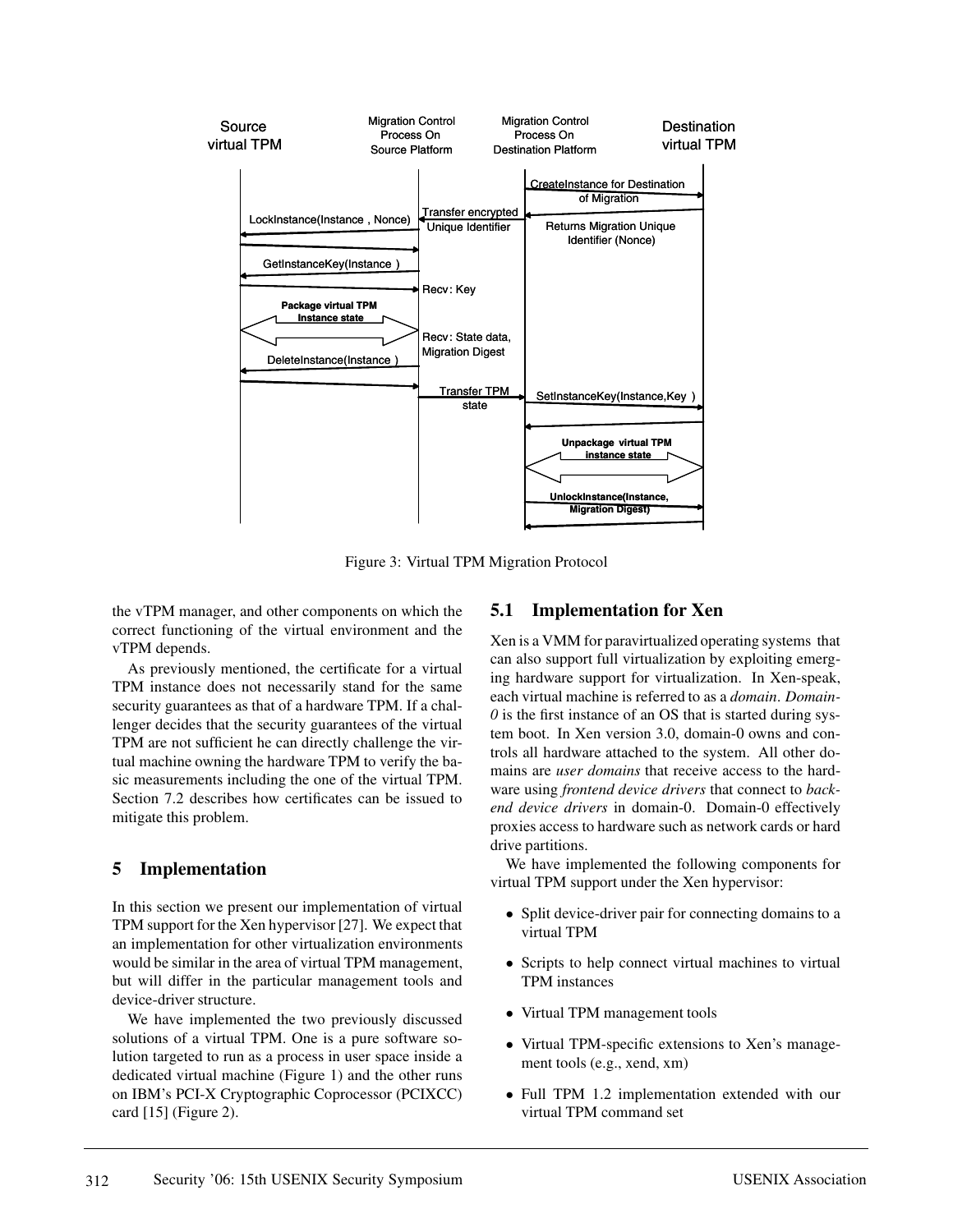

Figure 4: Mapping of Virtual TPM to Hardware TPM PCRs

We have extended the Xen hypervisor tools to support virtual TPM devices. *xm*, the Xen Management tool, parses the virtual machine configuration file and, if specified, recognizes that a virtual TPM instance must be associated with a virtual machine. *xend*, the Xen Daemon, makes entries in the *xenstore* [22] directory that indicate in which domain the TPM backend is located. Using this information, the TPM frontend driver in the user domain establishes a connection to the backend driver. During the connection phase, the backend driver triggers the Linux hotplug daemon that then launches scripts for connecting the virtual TPM instance to the domain.

Within our virtual TPM hotplug scripts, we need to differentiate whether the virtual machine was just created or whether it resumed after suspension. In the former case, we initialize the virtual TPM instance with a reset. In the latter case, we restore the state of the TPM from the time when the virtual machine was suspended. Inside the scripts we also administer a table of virtual-machineto-virtual-TPM-instance associations and create new virtual TPM instances when no virtual TPM exists for a started virtual machine.

Figure 5 shows an example of a virtual machine configuration file with the virtual TPM option enabled. The attributes indicate in which domain the TPM backend driver is located and which TPM instance is preferred to be associated with the virtual machine. To eliminate configuration errors, the final decision on which virtual TPM instance is given to a virtual machine is made in the hotplug scripts and depends on already existing entries in the associations table.

| $\text{kernel} = \text{``}/\text{boot}/\text{vmlinuz -2.6.12 -\text{sen''}}$ |  |  |  |
|------------------------------------------------------------------------------|--|--|--|
| $randisk =$ "/boot/vmlinuz $-2.6.12$ -xen.img"                               |  |  |  |
| $memory = 256$                                                               |  |  |  |
| $name = "UserDomainWithTPM"$                                                 |  |  |  |
| $ \texttt{vtpm} = [$ 'backend=0, instance=1']                                |  |  |  |

Figure 5: Virtual Machine Configuration File with vTPM Option

We have implemented the Xen-specific frontend driver such that it plugs into the generic TPM device driver that is already in the Linux kernel. Any application that wants to use the TPM would communicate with it through the usual device, /dev/tpm0. The backend driver is a component that only exists in the virtualized environment. There we offer a new device, /dev/vtpm, through which the virtual TPM implementation listens for requests.

Our driver pair implements devices that are connected to a Xen-specific bus for split device drivers, called *xenbus*. The xenbus interacts with the drivers by invoking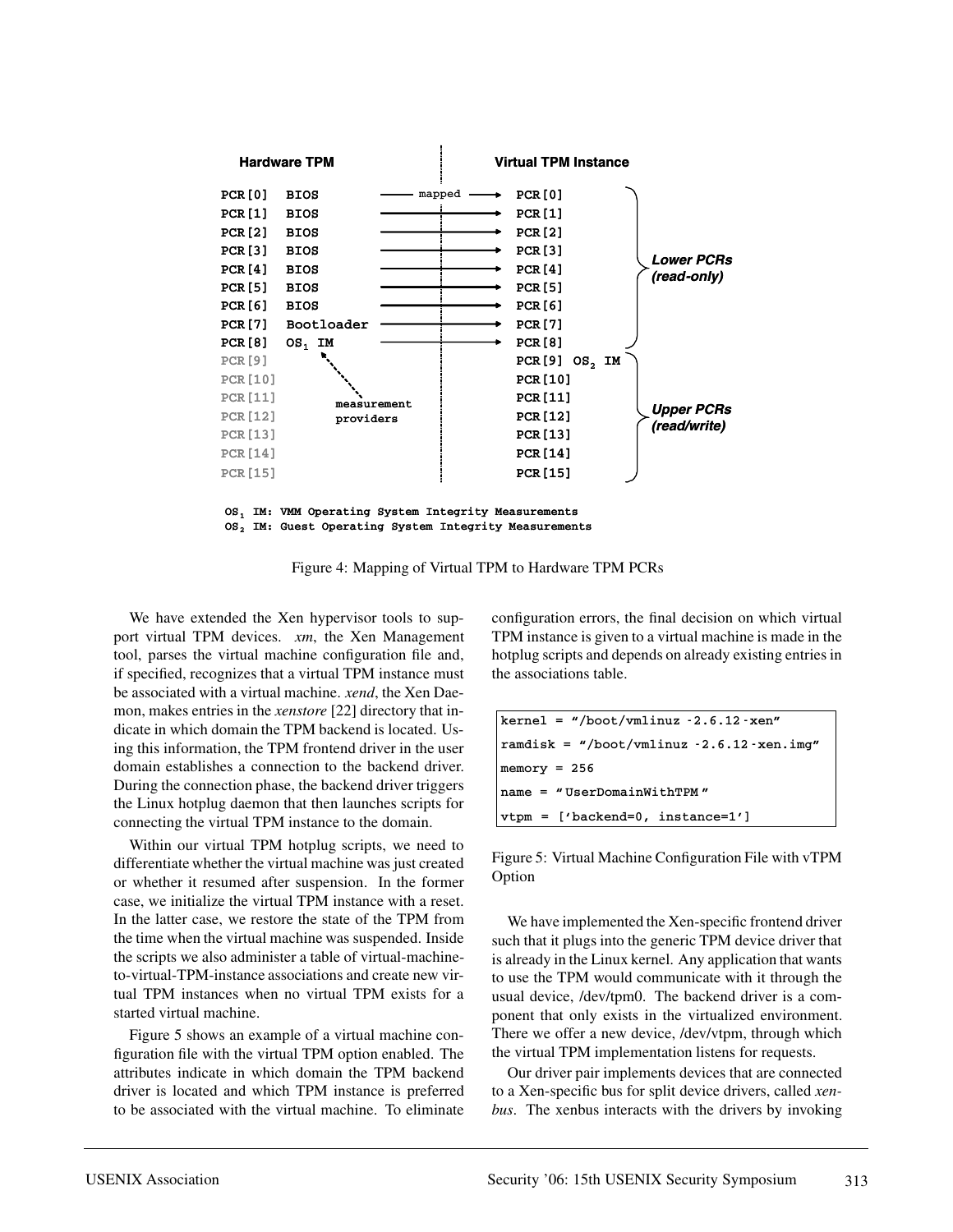their callback functions and calls the backend driver for initialization when a frontend has appeared. It also notifies the frontend driver about the request to suspend or resume operation due to suspension or resumption of the user domain.

Suspension and resumption is an important issue for our TPM frontend driver implementation. The existing TPM protocol assumes a reliable transport to the TPM hardware, and that for every request that is sent a guaranteed response will be returned. For the vTPM driver implementation this means that we need to make sure that the last outstanding response has been received by the user domain before the operating system in that domain suspends. This avoids extension of the basic TPM protocol through a more complicated sequence numberbased protocol to work around lost packets.

We use Xen's existing shared memory mechanism (*grant tables* [6]) to transfer data between front- and back-end driver. Initially a page is allocated and shared between the front and back ends. When data is to be transmitted they are copied into pages and an access grant to the pages is established for the peer domain. Using an event channel, an interrupt is raised in the peer domain which then starts reading the TPM request from the page, prepends the 4-byte instance number to the request and sends it to the virtual TPM.

The virtual TPM runs as a process in user space in domain-0 and implements the command extensions we introduced in Section 4.4. For concurrent processing of requests from multiple domains, it spawns multiple threads that wait for requests on /dev/vtpm and a local interface. Internal locking mechanisms prevent multiple threads from accessing a single virtual TPM instance at the same time. Although a TPM driver implementation in a user domain should not allow more than one unanswered TPM request to be processed by a single TPM, we cannot assume that every driver is written that way. Therefore we implemented the locking mechanism as a defense against buggy TPM drivers.

The virtual TPM management tools implement command line tools for formatting and sending virtual TPM commands to the virtual TPM over its local interface. Requests are built from parameters passed through the command line. We use these tools inside the hotplug scripts for automatic management of virtual TPM instances.

## **5.2 Implementation for the PCI-X Cryptographic Coprocessor**

IBM's PCIXCC secure coprocessor is a programmable PCI-X card that offers tamper-responsive protection. It is ideally suited for providing TPM functionality in security-sensitive environments where higher levels of assurance are required, e.g., banking and finance.

The code for the virtual TPM on the card differs only slightly from that which runs in a virtual machine. The main differences are that the vTPM on the card receives its commands through a different transport interface, and it uses built-in cryptographic hardware for acceleration of vTPM operations. To use the card in the Xen environment, a process in user space must forward requests between the TPM backend driver and the driver for the card. This is the task of the proxy in Figure 2.

Table 1 describes the properties that can be achieved for TPM functionality based on the three implementation alternatives: hardware TPM, virtual TPM in a trusted virtual machine, and virtual TPM in a secure coprocessor.

#### **6 Sample Application**

We ran an existing TPM application to show that our virtual TPM implementation provides correct TPM functionality to virtual machines. As a sample application we chose IBM's open-source Integrity Measurement Architecture (IMA) for the Linux operating system [13].

IMA provides to a remote system verifiable evidence of what software is running on a measured system. It maintains a list of hash values covering all executable content loaded into a system since startup, including application binaries. It brings together measurements made by the BIOS, boot loader and OS, and it offers an interface to retrieve these hash values from a remote system. IMA returns its list of measurements as well as a quote of current PCR values signed by the TPM. The signed quote from the TPM proves the integrity of the measurements. The remote system can then compare the measurements against known values to determine what software was loaded on the measured system.

IMA was originally written to run in a non-virtualized environment, where the Linux kernel has direct access to a hardware TPM. As a test of our vTPM facility, we ran IMA in a Xen virtual machine with access to a vTPM instance.

The complete attestation sequence in our virtualized environment is as follows. The virtual TPM runs as a process in Xen's management virtual machine, domain-0. We boot the system using a trusted boot loader, Trusted GRUB [9, 18]. We measure the Xen hypervisor executable, the domain-0 kernel and initial RAM disk, as well as the initial Xen access control policy [20], and extend a PCR in the hardware TPM with these measurements. The resulting hardware PCR value thus attests to the integrity of the vTPM's trusted computing base (TCB), namely the hypervisor plus the management virtual machine.

When a user virtual machine starts, we measure its kernel image and initial RAM disk, and extend a PCR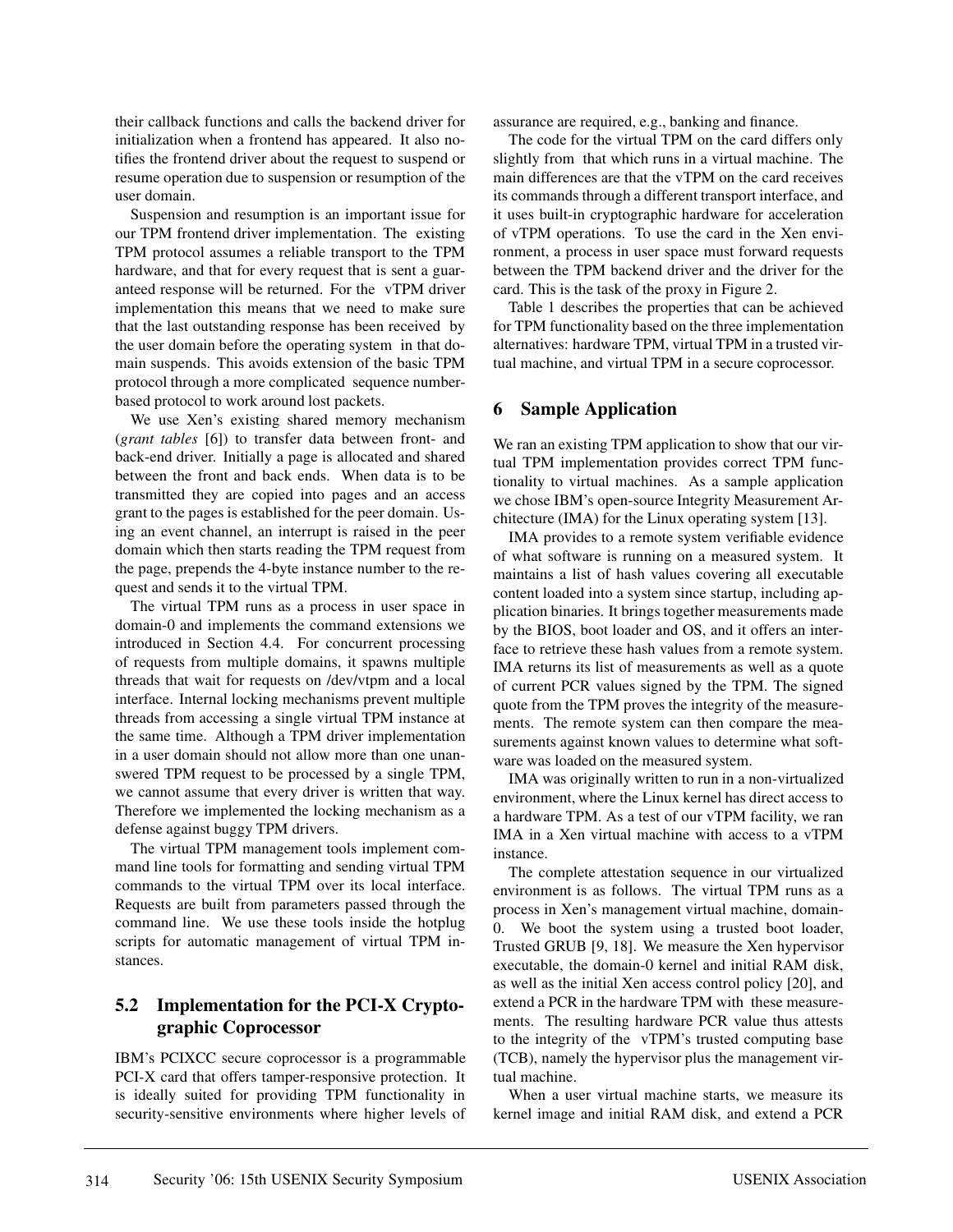|                   | Implementation                             |                                                      |                           |  |
|-------------------|--------------------------------------------|------------------------------------------------------|---------------------------|--|
| <b>Properties</b> | Hardware TPM                               | <b>PCIXCC</b>                                        | <b>Trusted VM TPM</b>     |  |
| <b>HW</b> Tamper  | no protection                              | responsive                                           | no protection             |  |
| <b>SW</b> Tamper  | <b>BIOS</b> or software<br>protected       | crypto protected<br>(signed software)                | SW protected              |  |
| <b>TPM TCB</b>    | TPM chip, BIOS                             | tamper responsive<br>environment, signed<br>software | vTPM VM, hypervisor       |  |
| Platform-Binding  | physical (e.g., soldering)                 | PCI-X bus                                            | logical (H/W TPM or BIOS) |  |
| OS-Binding        | <b>BIOS</b> or hypervisor<br>(if VM-owned) | hypervisor                                           | hypervisor                |  |
| Support OS        |                                            | n                                                    | n                         |  |
| Cost in USD       |                                            | > 1,000                                              | 0                         |  |

Table 1: Comparison of TPM Implementations

in the virtual TPM with these measurements. This sequence of measurements is part of the setup process of the vTPM instance (see Section 4.4). As the user virtual machine continues to run, the IMA-enhanced kernel in that virtual machine also extends a virtual PCR with measurements of every application that is loaded.

IMA attests to the integrity of both the vTPM TCB and the user virtual machine by returning PCR values from both the hardware TPM and the virtual TPM. We achieve this with our vTPM by projecting the lower PCRs of the hardware TPM (e.g., PCRs 0 through 8) to all virtual TPMs. This means that if a user VM reads one of those PCRs, the vTPM facility actually fetches the value from the hardware TPM. Extending hardware PCRs from user VMs is therefore disabled since these registers are logically owned by the management VM as depicted in Figure 4. Upper PCRs are accessible by user VMs as usual.

Therefore, we have the management VM extend the lower PCRs with measurements of the vTPM TCB. We have the user VM extend the upper PCRs with measurements of the user VM itself. IMA reports then combine lower PCR values, higher PCR values, and the measurement list from both the user VM and the management VM to provide a comprehensive view of the system. To relay the names of applications measured into the hardware TPM, we implemented a small extension to Integrity Measurement Architecture that retrieves this information from the vTPM-hosting domain using the ReportEnvironment command. Other aspects of IMA were left unmodified.

### **7 Discussion and Future Work**

In section 3 we introduced the requirements that an architecture for enabling TPM support in a virtual environment must fulfill. So far we have presented solutions for the first three items and described their implementations. We will now revisit our initial requirements and compare them against our implementation. We then discuss solutions for the remaining items.

## **7.1 Requirements Revisited**

**Unmodified TPM Usage Model** We provide TPM support by emulating device functionality through a software implementation. We designed and implemented an architecture for the Xen hypervisor that enables us to connect each user domain to its own TPM instance. With our command set extensions we can create as many virtual TPM instances as needed. All existing TPM V 1.2 commands are available to a user domain and the TPM command format remains unchanged.

**Strong Virtual Machine to Virtual TPM Association** We have shown a design that supports strong virtual machine to virtual TPM association. Components that enforce this need to be implemented in the backend driver such that TPM packets can be routed to the appropriate domain. Also, a table of virtual machine to virtual TPM instance must be maintained.

We introduced new TPM commands for secure migration of TPM state between two virtual TPM implementations. Our migration protocol guarantees TPM uniqueness and prevents attacks on the TPM state information such as alterations to or omission of pieces of state infor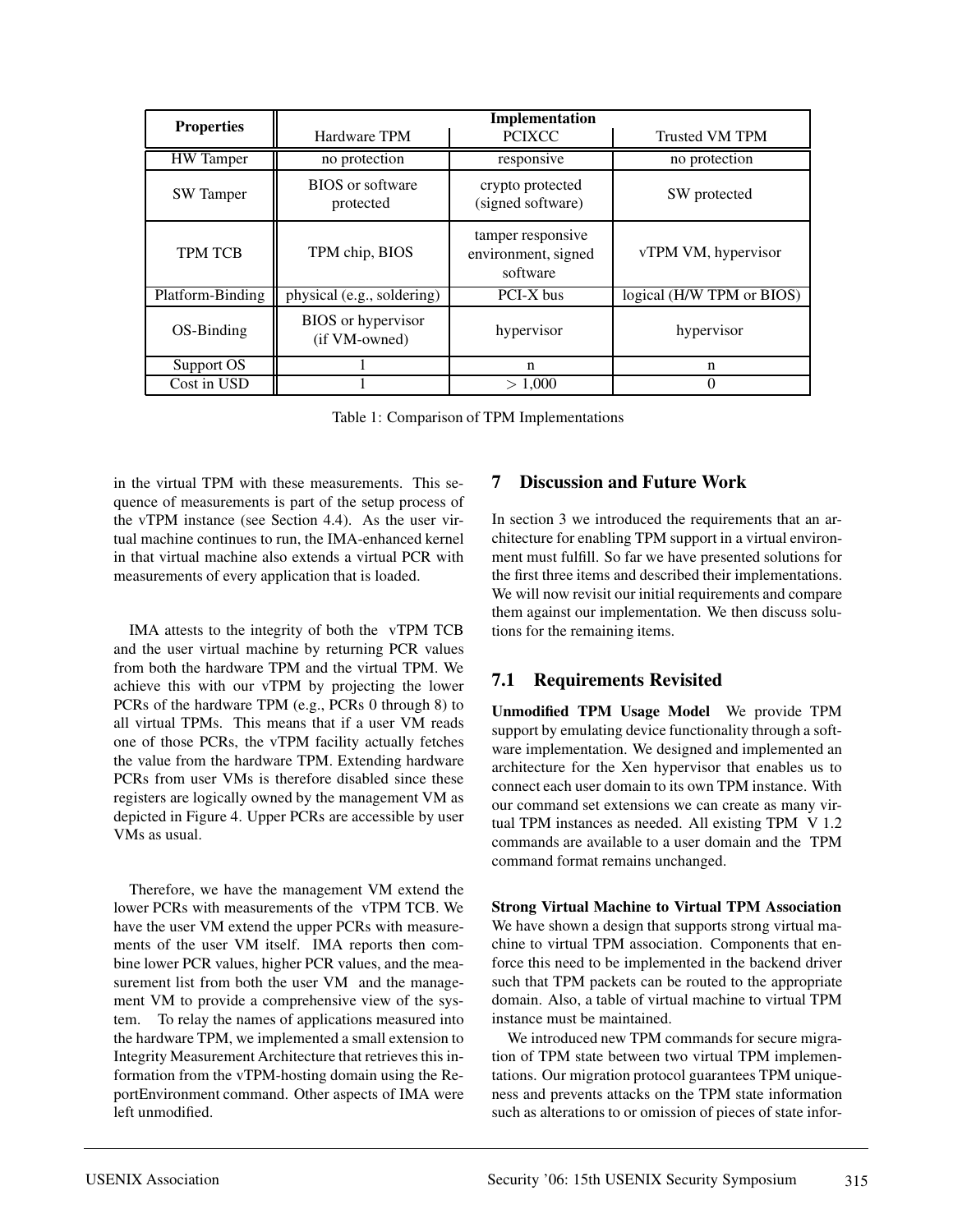mation. We based virtual TPM migration on TPM key migration.

In our design we assume the trustworthiness of the destination TPM implementation and the uniqueness of migration identifiers (which can all be verified). HMAC values and migration digests are verified such that our security features can be enforced. It is important for virtual TPM migration that the asymmetric storage key is only migrated into a trusted virtual TPM. A possible solution for determining the trustworthiness of a destination TPM is to require a certificate of the destination TPM's storage key where the signature key is an externally certified Attestation Identity Key (AIK).

**Strong Association of the Virtual TPM with the Underlying TCB** Using an existing attestation architecture for Linux, we showed how a strong association between a virtual TPM instance and the hardware root of trust (hardware TPM) of the platform can be established.

Our architecture and virtual TPM have been designed such that a challenger not only sees measurements taken inside the virtual machine OS, but can establish trust into the virtualization environment, including the boot process, hypervisor and the operating system that is hosting the virtual TPM.

#### **7.2 Trust Establishment**

We have so far reported several solutions from our experience providing TPM support to virtual machines. However, there are a number of issues that still need to be investigated. Whereas other devices can be satisfactorily virtualized through device emulation, more support is needed in our case, particularly on the treatment of security credentials such as TPM keys and associated certificates.

From our experience we can claim that it is easy to create an endorsement key for a virtual TPM instance, but some questions arise around the certificate that needs to be issued:

- Who would provide a certificate for an endorsement key of a virtual TPM?
- What guarantees would this certificate stand for?

A certificate authority, i.e., a privacy CA, bases its decision to certify an AIK of a TPM on the certificate of the EK that a manufacturer provides along with the device. This certificate vouches for the TPM being a hardware device and that it is firmly attached to the motherboard of the computer. Since the availability of an EK certificate plays this important role in receiving a certificate for AIKs, the EK certificate should also be available to a virtual TPM instance even if it does not stand for the



Figure 6: Certification of Endorsement Key using an AIK

same security guarantees as those provided by a hardware TPM. However, virtual TPMs can be dynamically created whenever a new VM is created, and therefore requests for EK certificates can become more frequent and their management becomes much more dynamic.

We have found several solutions for the creation of EK certificates, each having advantages and disadvantages. We discuss those solutions below and, after looking at virtual TPM migration, provide a comparison between them.

1. Our first solution creates a certificate chain by connecting the certificate issued for the EK of a virtual TPM instance to that of an AIK of the hardware TPM. Figure 6 depicts this relationship. It shows that a privacy CA issues certificates for AIKs of a virtual TPM based on the certificate of its endorsement key EK'. The advantage of this scheme is that we have preserved the normal procedure of acquiring an AIK' certificate by submitting the certificate of EK' to a privacy CA for evaluation.

In this and the following solutions we are using an (attestation) identity key and the TPM's Quote command to issue a signature over the current state of PCRs and a user-provided 160bit number. We provide as 160bit number the SHA1 hash of the certificate contents of the EK'. The resulting signature ties this EK' certificate and the virtual TPM instance to the underlying platform. In addition to the PCRs, the certificate can also contain the measurement list of the VM environment to enable the establishment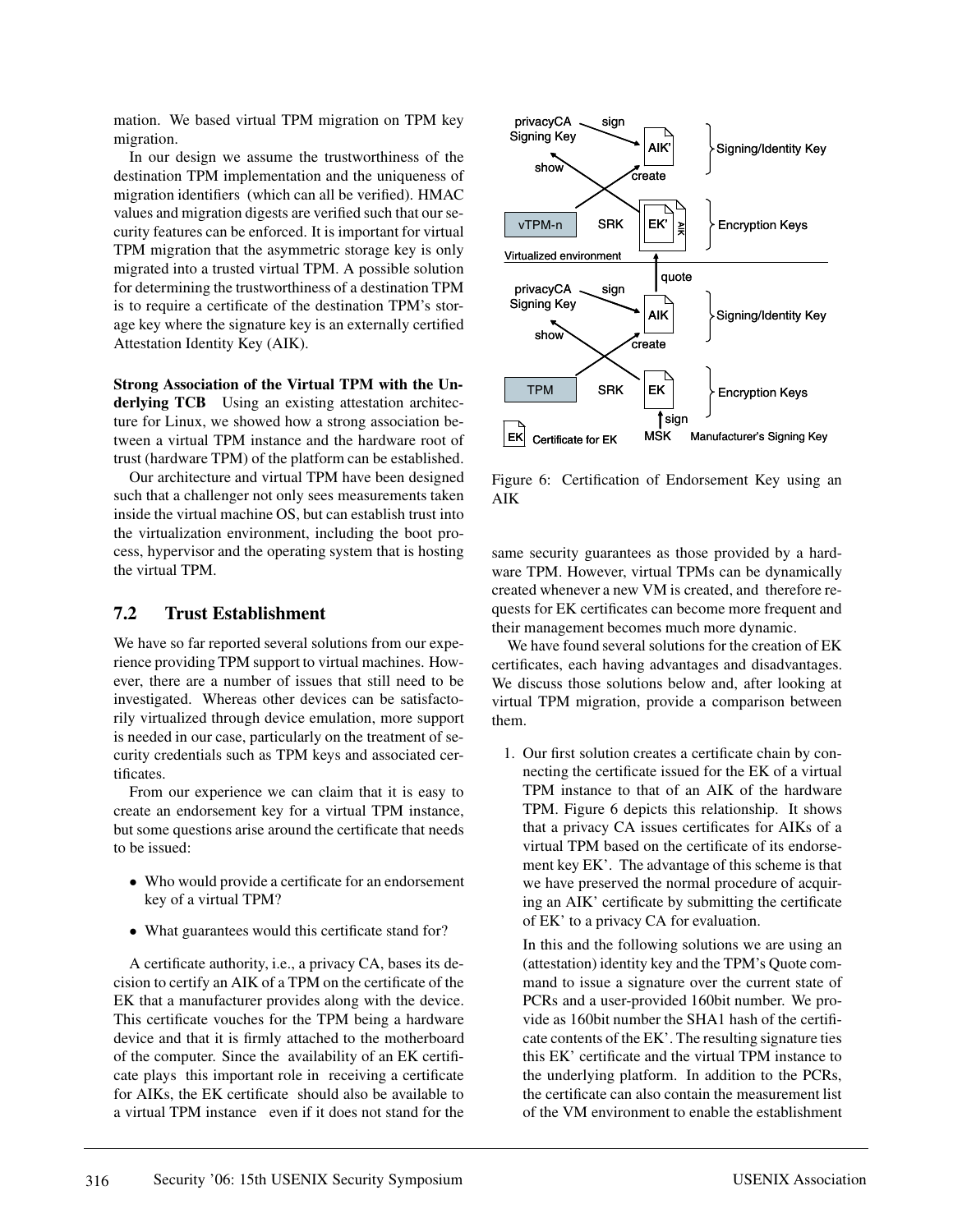

Figure 7: Certification of AIK' using AIK

of trust into the certificate-signing process [21].

- 2. Our second solution, depicted in Figure 7, does not use a certificate for a virtual EK', but issues certificates for virtual TPM AIKs based on an AIK issued for the hardware TPM. The resulting certificate chain ties the virtual TPM's AIK' to the AIK of the hardware TPM, and thus to the hosting system. The advantage of this solution is that once an AIK has been issued for the hardware TPM, virtual TPM AIKs for guest VMs can also be quickly certified. Through the chain, a link is established to the hardware-TPM platform. The disadvantage of this solution is that it requires changes to the normal procedure of acquiring an AIK certificate from a certificate authority.
- 3. A third solution relies on a local authority to issue the certificate for the virtual TPM instance's EKs. The benefit of this procedure compared to the previous ones is that the resulting virtual TPM's EK certificate is not tied to the hardware platform, since no certificate chain is established to credentials of the hardware TPM. A local EK certificate authority can also be used for hardware TPMs if they are not equipped with a platform certificate, as is often the case today. Beyond this, this third solution offers the advantage over the second one of not changing the procedure for acquiring certificates for AIKs.
- 4. A fourth solution is based on a secure coprocessor that replaces the hardware TPM used in the other solutions to provide a hardware root of trust. The

manufacturer links the endorsement key certificate to the secure coprocessor certificate and enables remote parties to establish security properties for the virtual TPM runtime environment as described in Section 5.2.

Starting with this manufacturer-provided EK certificate, all the previously described solutions for creating certificate chains for virtual TPM instances can be applied.

Depending on which solution for issuing certificates is chosen, the migration of a virtual TPM to another platform can affect the validity of certified TPM keys. If, for example, AIKs have been certified based on an EK that was previously tied to the hardware platform through a chain, as we have shown in the first two solutions, the AIKs must be invalidated once the VM is resumed on the target platform since the link to the old platform has now been broken. Our third solution avoids this problem, because it does not establish a firm link with the VM-hosting platform.

What makes the realization of an architecture based on certificate chains more difficult is that AIKs and certificates may be maintained by programs inside the operating system. The TSS stack must be aware of migration and destroy AIKs once the OS resumes on the target platform. After the AIKs have been recreated, they must be certified for usage on the new platform. Applications must also be made aware of the new certificates and remove old ones from memory.

Another problem can be certificates that clients examine while a VM is migrating to a new platform. Based on the evaluation of the certificate, the client may treat the peer system as trusted, although it is now running inside a new environment. For practical purposes, a migrating partition should offer a subscription service for any party interested in learning about migration. Notifications can be sent that inform subscribers that migration has happened and trigger a reestablishment of trust. We do not currently offer such a service.

Another question that arises due to virtual machine migration is: When a virtual machine is migrated from one system to another, should all virtual machine environments' measurements be recorded and a history be established? We feel the answer to this question is "yes", but we have not yet explored efficient ways to support this capability.

Table 2 gives an overview of the properties of the first three of our proposed solutions. A decision about which method to implement for certifying EKs must weigh the advantages and disadvantages of each solution. If a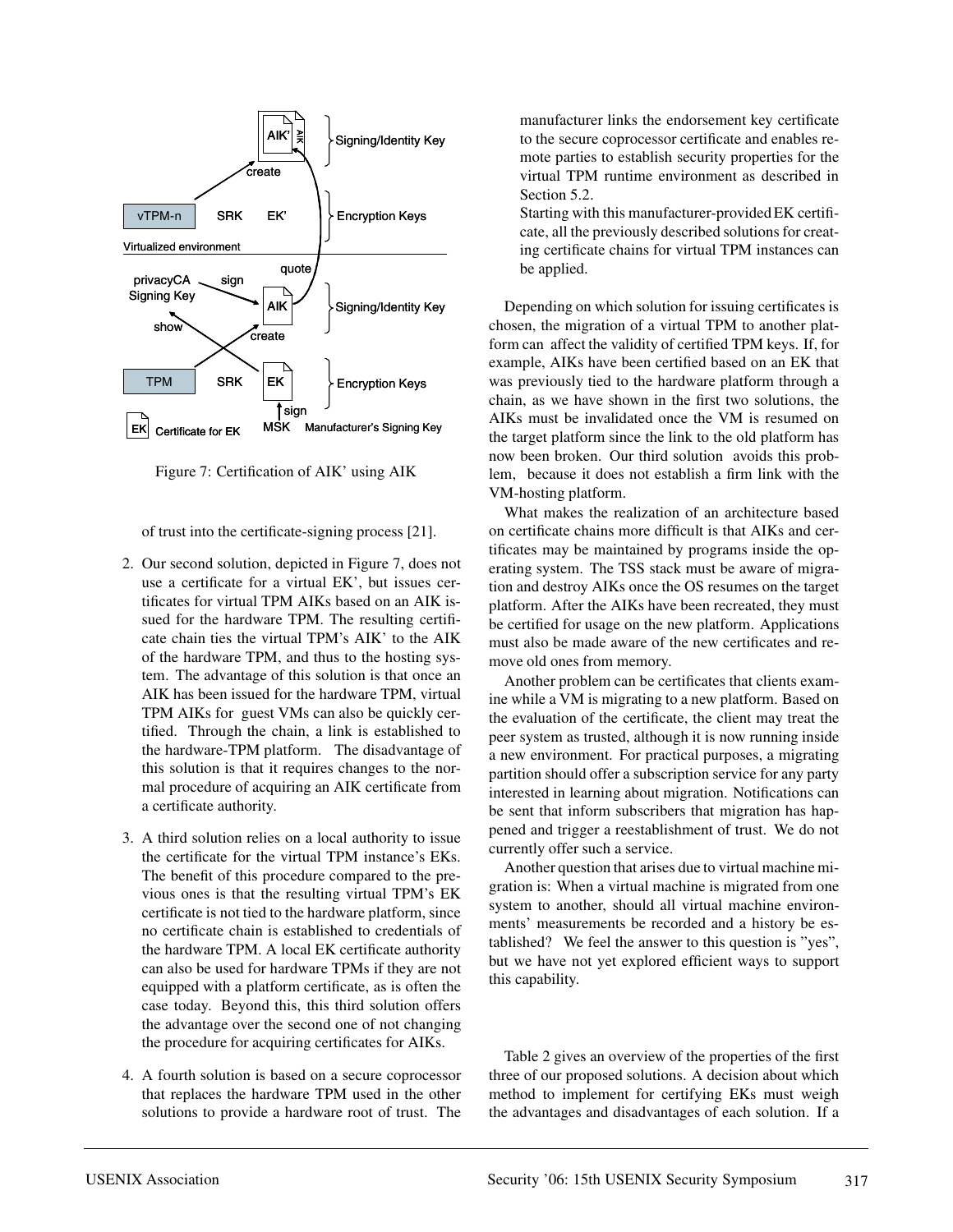| Method<br>Support                                                       | AIK certifies EK'                                                                | AIK certifies AIK'                                                      | Local authority<br>certifies EK'                                                                  |
|-------------------------------------------------------------------------|----------------------------------------------------------------------------------|-------------------------------------------------------------------------|---------------------------------------------------------------------------------------------------|
| Needs a CA                                                              | privacy CA                                                                       | No                                                                      | local and privacy<br>CA.                                                                          |
| Establishes link to<br>hosting platform                                 | Yes, EK' is linked                                                               | Yes, AIK' is linked                                                     | N <sub>0</sub>                                                                                    |
| Needs AIKs and<br>certificates to be<br>invalidated after<br>migration  | Yes; must also<br>invalidate EK                                                  | Yes                                                                     | N <sub>0</sub>                                                                                    |
| How external party<br>verifies AIK'<br>certificate                      | Need to know<br>public signing key<br>of privacy CA                              | Need to know<br>public AIK used<br>for quoting                          | Need to know<br>public signing key<br>of privacy CA                                               |
| Software in VM<br>needs to be aware of<br>how to have AIK'<br>certified | No - contact<br>privacy CA as<br>normal                                          | Yes. AIK of parent<br>environment is<br>used to have AIK'<br>certified. | No - contact<br>privacy CA as<br>normal                                                           |
| Credentials a CA<br>must interpret to<br>issue AIK certificate          | AIK: EK certificate<br>AIK': TPM-quote<br>for EK' and asso-<br>ciated public AIK | AIK: EK certificate<br>$AIK'$ : not involved                            | AIK: EK certificate<br>AIK': EK' certifi-<br>(local)<br>and<br>cate<br>CA's public signing<br>key |

Table 2: Comparison of Methods to Issue Certificates for AIKs

strong connection between the virtual TPM and the hardware TPM is desired, then one of solution 1,2 or 4 should be implemented. However, it will be necessary in this case to invalidate the chained certificates and keys after migration in order to reestablish a chain to the new hardware root of trust. In that respect our second solution offers better support for a dynamic environment, since here only the AIKs of the virtualized environment need to be recreated and certified. The first solution would eventually have to place the EK' certificate on a revocation list and create a new EK.

If a local certification process has already been established to certify EKs for hardware TPMs, this or a similar process can be applied to EKs of virtual TPMs as well. It would simplify an implementation for virtual TPM migration with its VM since in this case there is no link to the parent environment. Therefore migration would not break any certificate chains. It can be regarded as the least complicated solution, since neither side of the attestation procedure would have to forget about credentials that applied to the pre-migration environment.

### **8 Related Work**

The Xen open-source repository [27] contains a limited virtual TPM implementation comprised of combined contributions by Intel Corporation and the authors of this paper. Our contributions to Xen so far include the virtual TPM driver pair (front- and back-end drivers), hotplug scripts, and changes to Xen's management tools. We kept this infrastructure modular so that different realizations of virtual TPMs can work with it. The virtual TPM design and implementation presented in this paper adds the following to what is currently available in Xen: support for migrating a vTPM instance alongside its associated virtual machine, support for attestation of the complete vTPM environment along with the contents of a virtual machine, and an entirely separate software implementation of the TPM specification. In addition, the virtual TPM now in Xen is a partial implementation based on version 1.1 of the TPM specification, while we have updated our virtual TPM to be a complete implementation of version 1.2.

Previous research in the area of trusted computing examined how data that is protected (sealed) by a hardware TPM can be moved to another platform. Kuehn et al. [17]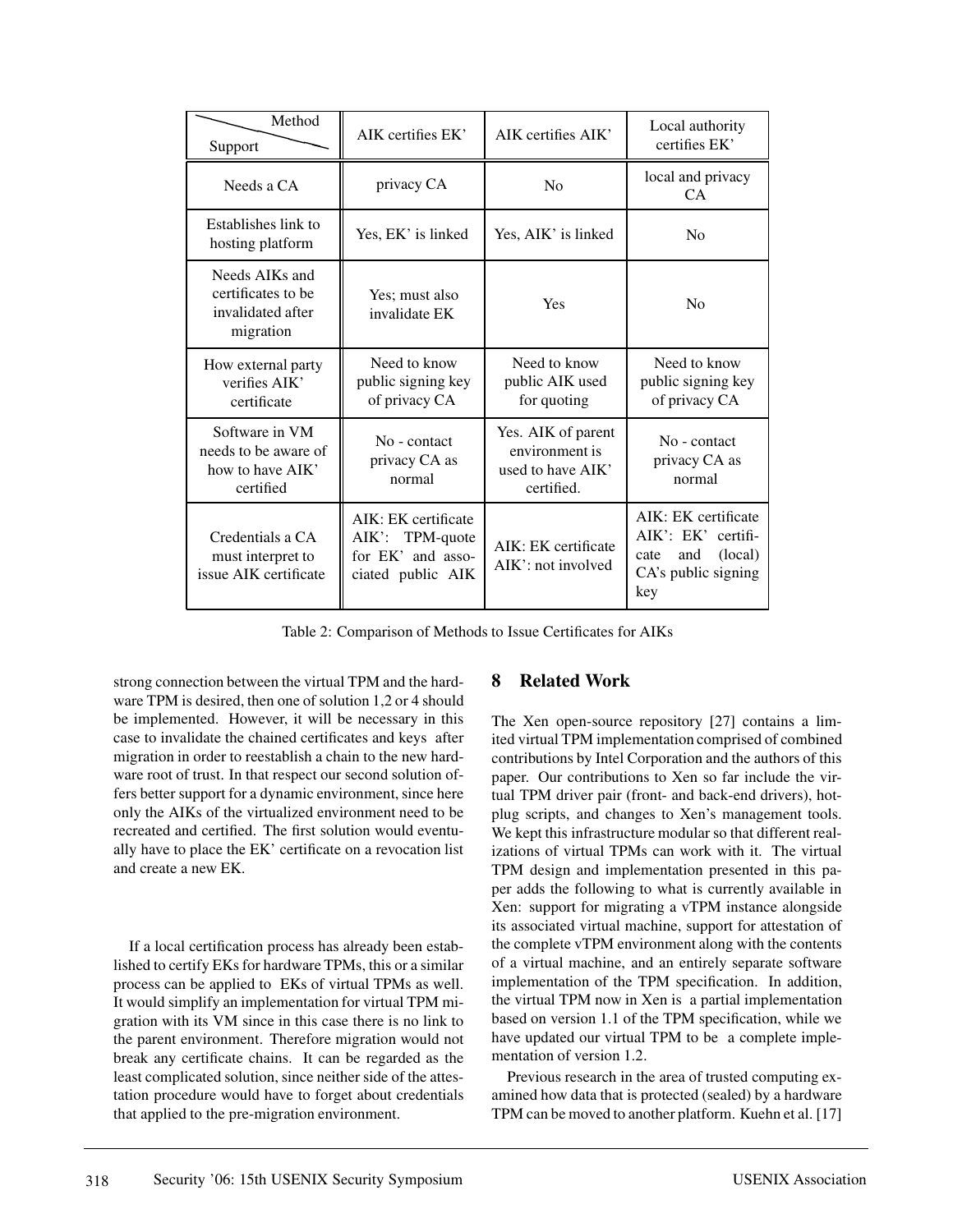proposed a protocol for migrating the key-related hardware TPM security state from one hardware platform to another involving a separate *TPM Migration Authority* (TMA). Our protocol differs from the one presented there in many significant ways. Most notably, we migrate the complete virtual TPM state, we do not require a third party for migration, we maintain associations of virtual TPMs to their VMs and the operating system, and we can seamlessly integrate our protocol into the automated VM migration process. In addition, the extensions we introduce to the TPM standard do not require changes to existing commands and semantics. Similar to their concern about security of the destination TPM, we have pointed out that secure migration relies on a decision process that determines the safety of migrating a key pair to another TPM based on trust in that other TPM implementation.

The Terra project [7] investigated trusted virtual machine monitors. They developed a prototype based on VMWare's GSX server product that performs attestation of virtual machines and applications launched therein. Their publications recognize the availability of TPM 1.1b, but do not describe the design of a virtual TPM to run their attestation scheme against. Terra could use something like our vTPM facility to make a virtual TPM instance available to each of their virtual machines.

#### **9 Conclusions**

We have designed and implemented a system that provides trusted computing functionality to every virtual machine on a virtualized hardware platform. We virtualized the Trusted Platform Module by extending the standard TPM command set to support vTPM lifecycle management and enable trust establishment in the virtualized environment. We added support for secure vTPM migration while maintaining a strong association between a vTPM instance and its associated VM.

We uncovered the most important difficulties that arise when virtualizing the TPM. Whereas usually virtualization of hardware devices can be achieved through software emulation, we have demonstrated that this is not sufficient in the case of the TPM. Certificates that may exist for hardware TPMs and vouch for strong security properties need to be issued for virtual TPM instances' endorsement keys . These certificates can naturally not represent the same properties for a virtual TPM process running in user space. Trust chains that are usually owned by a single OS now *pass through* a hierarchy of virtual machines. Virtual TPM migration can create further problems if certificate chains that have been established break or trust must be reestablished.

We virtualized the Trusted Platform Module by making all low-level TPM 1.2 commands available to every virtual machine. Applications that don't handle certificates related to TPM-generated keys or do not deal with the concept of trust can remain unchanged. Applications challenging a virtual machine or those following certificate chains, like for example a privacy CA, must be aware of the modifications that were necessary for the virtualized environment. Those modifications include certificate chains that consist of different types of certificates issued through special signing mechanisms of the virtual TPM, or certificates provided by the manufacturer of the device or those issued through a certificate authority such as a privacy CA. Applications that have been adapted to work in the virtualized environment will be backwards compatible with platforms using a singleton hardware TPM.

Our proposed architecture for virtualizing the TPM is a major building block for establishing trust in virtualized environments. For example, Trusted Virtual Data Centers [16] create distributed virtual domains offering strong enterprise-level security guarantees in hosted data center environments. In such an environment, virtual TPMs help to establish trust in strong domain security guarantees through their remote attestation and sealing capabilities.

## **Acknowledgments**

We would like to thank our shepherd, Peter Chen, and the anonymous reviewers for their valuable comments. We also thank the Xen community for their feedback on the vTPM work.

### **References**

- [1] Fabrice Bellard. Qemu, a fast and portable dynamic translator. In *Proceedings of the USENIX 2005 Annual Technical Conference, FREENIX Track*, pages 41–46, 2005.
- [2] C. Clark, K. Fraser, S. Hand, J. G. Hansen, E. Jul, C. Limpach, I. Pratt, and A. Warfield. Live Migration of Virtual Machines. In *Proceedings of the 2nd Symposium on Networked Systems Design and Implementation (NSDI '05)*, 2005.
- [3] Common Criteria. Trusted Computing Group (TCG) Personal Computer (PC) Specific Trusted Building Block (TBB) Protection Profile and TCG PC Specific TBB With Maintenance Protection Profile, July 2004.
- [4] B. Dragovic, K. Fraser, S. Hand, T. Harris, A. Ho, I. Pratt, A. Warfield, P. Barham, and R. Neugebauer. Xen and the Art of Virtualization. In *Proceedings of the ACM Symposium on Operating Systems Principles*, October 2003.
- [5] R. Figueiredo, P. A. Dinda, and J. Fortes. Resource virtualization renaissance. *IEEE Computer*, 38(5):28–31, 2005.
- [6] K. Fraser, S. Hand, R. Neugebauer, I. Pratt, A. Warfield, and M. Williamson. Safe Hardware Access with the Xen Virtual Machine Monitor. In *Proceedings of the OASIS ASPLOS Workshop*, 2004.
- [7] Tal Garfinkel, Ben Pfaff, Jim Chow, Mendel Rosenblum, and Dan Boneh. Terra: a Virtual Machine-based Platform for Trusted Computing. In *Proceedings of the Symposium on Operating Systems Principles (SOSP)*, pages 193–206, 2003.